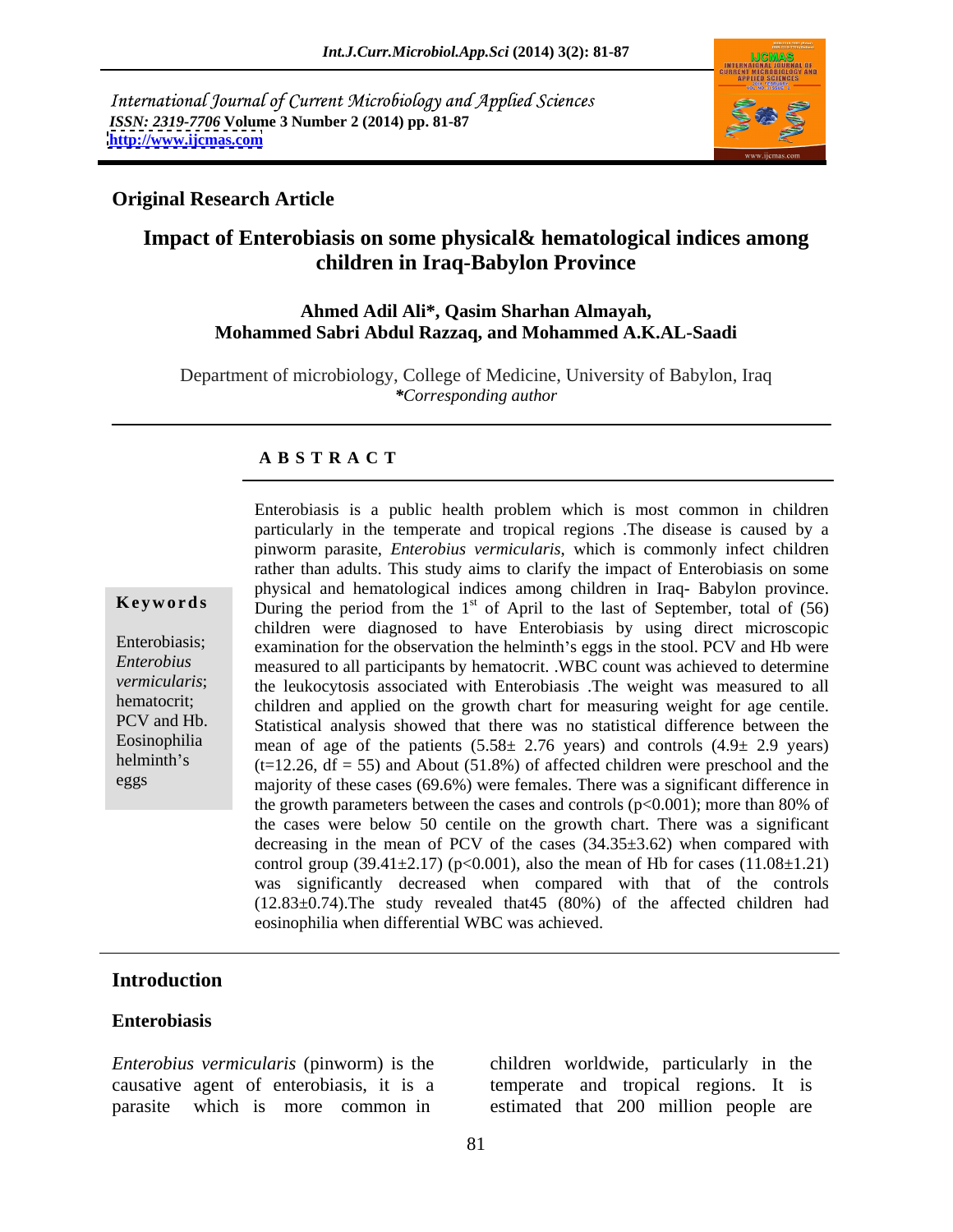infected annually. This worm is commonly they reproduce sexually and after they found in crowded institutions such as day- mate, the male dies, then females proceeds care centers, schools, hospitals and orphanages (Gülnaz C. and Nizami D, the anus where the sky lays her eggs in the 2006). perianal skin, this may cause itching

*Enterobius vermicularis* is an important and impetigo of scratched skin (Katz and helminthic infection among children in rural areas of developing countries. Enterobiasis is frequently asymptomatic. Loss of weight sometimes nausea and The most typical symptom is perianal vomiting rarely ectopic infections in the pruritus, especially at night, which may pelvic area or appendix and urinary tract lead to excoriations and bacterial super occur (Zaharion*et al*., 2007), (Sarmast, infection(Finn, 1996),(Grencis RK and Cooper ES,1996).

A high prevalence of enterobiasis can be antiparasitic medication such as

schools(Kang *et al*.,2006)The principle contact between infected and uninfected persons(Burkhart,2005), and it infection usually occurs via ingestion of infectious egg by anus to mouth transfer by finger(Lohiya*et al*.,2000) However the transfer can also occur by touching contaminated surfaces such as clothing, apparently healthy children were enrolled bed linen and bathroom fixtures followed in a case control study in Babylon by ingestion or even through inhalation or province. aerosolized eggs from the aforementioned participant included demographic surface (Saimanet al.,2001) as such pin information (age and sex the samples of worm infections are spread among young stool examined by direct examination children with the habits of nail biting or coprological examination was performed poor hygiene and infected children can by using direct microscopic examination easily spread the infection to other family (Urquhart *et al.*,2001) A small amount of members through the mechanisms which fecal sample was mixed with saline mention above (Song *etal.*,2003). Adult solution (0.9%) in a petri dish. Few drops pin worm that live in the intestines feed of it were placed on glass slide, covered

to crawl down the intestinal tract and out around the anus disturbed sleep, irritability Taylor,2001).

2005).

detected in children with low pyrantelpamoate, mebendazole or socioeconomic status, and this infection albendazole and the prescription is usually affects the general health as well as the taken by everyone in the household also intelligence of the infected children treated is often times repeated two weeks (Avolio*et al*., 1998), (Bahader*et al*., 1995). to make sure the disease remains gone, Pin worm infection is commonly spread in of parasite infection (Diaz *et al*.,2003). day care centers and elementary The present deals to clarify the impact of mode of transmission of worm is direct hematological indices among children in Pin worm disease is treated with antiparasitic medication such as pyrantelpamoate, mebendazole or nitrozoxanide was very well for treatment enterobiasis on some physical and Babylon governorate.

# **Materials and Methods**

off of nutrients ingested by the human, with cover glass. Helminth's eggs were A total of 56 children who were infested by Enterobiasis with an equal number of Data compiled for each participant included demographic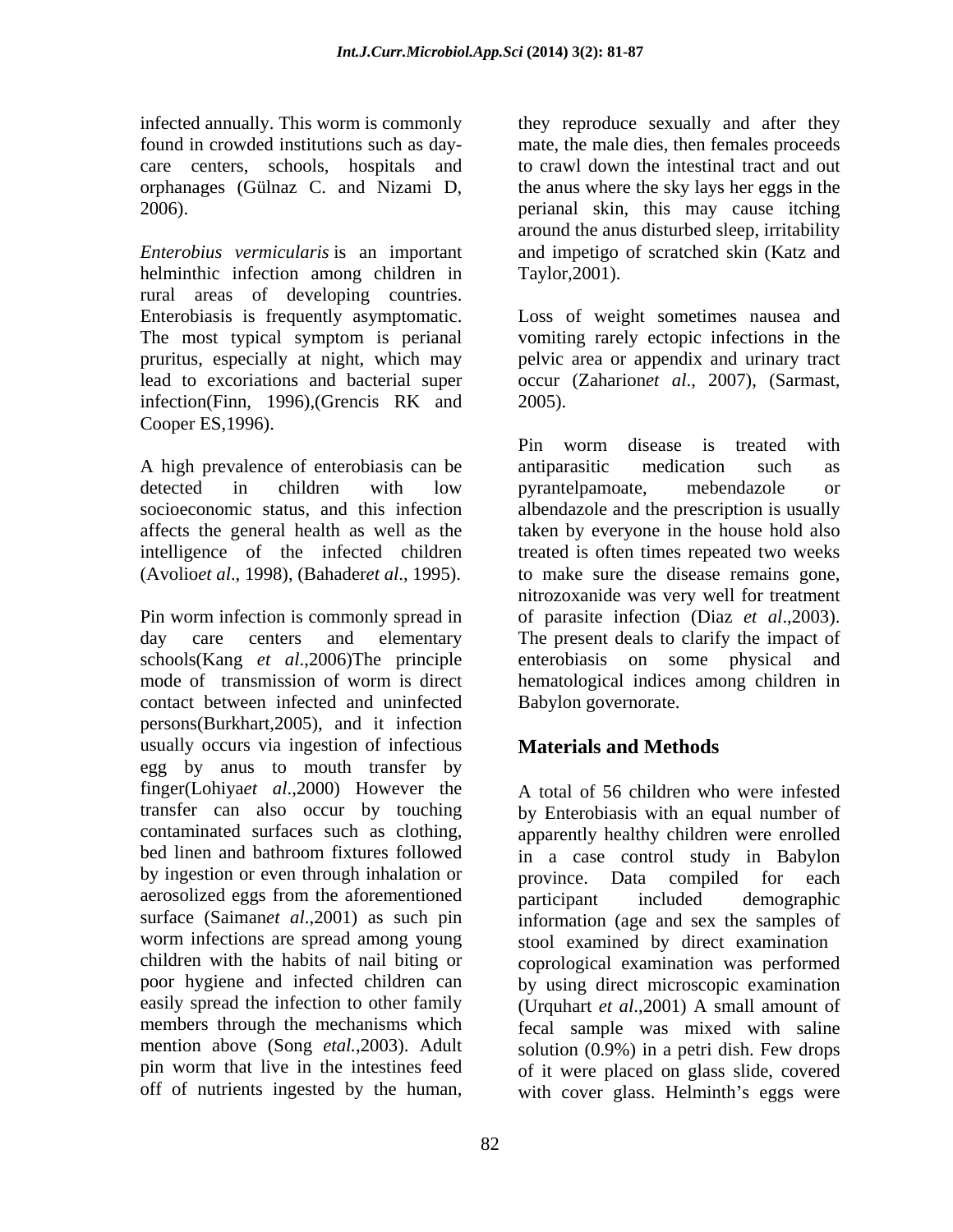observed under (10x10 and 10x40) was greater in school children (11.6%), in microscope. Eggs were identified on the comparison to smaller ones; (Kim et basis of morphology (Yamaguti ,1975).It was observed that stool was infested with school children was 19.9% while in thread like worms could be seen with naked eye, identified as *E. vermicularis* along with number of eggs **Table.1** Age distribution of children (Soulsby,1982). The weight was measured by using a standardized weighting scale and then applied on the growth chart for measuring weight for age centile.PCV, Hb estimated to all participants following the procedure of (Dacie*et al*., 2002).

### **Statistical analysis**

Statistical analysis was done using SPSS program version 17 for windows 7 with statistical significance (p) value of  $\frac{1}{2}$ <br>
(2) <0.05.The participants included in this work were chosen by Simple Random Sampling Method. The results were analyzed using "Independent Samples t-<br>test" and the "X2-test. test" and the "X2-test.  $Sex$  **requency Percent** 

### **The Age**

The overall mean age of the participants was  $(5.2447 \pm 2.89$  years. There was no statistical difference between the mean of age of the patients  $(5.58 \pm 2.76 \text{ years})$  and controls  $(4.9 \pm 2.9 \text{ years})$  (t=12.26, df= 55). About (51.8%) of affected children were preschool as shown in table (1). This with (Lee *et al.*, 1999) obtained a total rate<br>difference may be due to the feet that the 35.3% (38.7% of female and 31% of difference may be due to the fact that the small children engage more in frequent<br>hand to mouth activity that facilitates a total rate 12.65% (12.7% of female and hand to mouth activity that facilitates  $\frac{a \text{ total rate } 12.65\% \text{ (12.7\% of female and})}{12.6\% \text{ of males)}}$ infection transition. lt was in contrast to the study of (Maulood*et al.,*1995) who showed that the infection rate

comparison to smaller ones; (Kim *et al*.,2003) showed that the infection rate in school children was 19.9% while in Kindergartens was 13.6%.

# affected by Enterobiasis

| and then applied on the growth chart for        |              |           |                        |
|-------------------------------------------------|--------------|-----------|------------------------|
| measuring weight for age centile.PCV, Hb        | Age          | Frequency | <b>Percent</b> $(\% )$ |
| and differential<br><b>WBC</b><br>count<br>were | group(years) |           |                        |
| estimated to all participants following the     | <∪           |           | 51.8                   |
|                                                 | $6 - 13$     |           | 48.∠                   |
| procedure of (Dacieet al., 2002).               | Total        |           | 100.0                  |
|                                                 |              |           |                        |

### **The sex**

The majority of cases (69.6%) were females as shown in figure (1) and table (2)

**Table.2** Sex distribution of the cases

| anaryzeu using mucpenuem bampies e-<br>test" and the "X2-test. | <b>Sex</b>  | Frequency                | $\overline{\phantom{a}}$<br><b>Percent</b> |
|----------------------------------------------------------------|-------------|--------------------------|--------------------------------------------|
|                                                                | Male        | $\overline{\phantom{a}}$ | $\sim$ $\sim$ $\sim$<br>, , ,              |
| <b>Results and Discussion</b>                                  | Female      |                          | 69.6                                       |
|                                                                | __<br>Total |                          | 100L<br><b>100.0</b>                       |

The high rate of infection between the female is likely to be connected with their daily housework, contact with bed sheet and cloth for infected person(s) of family.

This agrees with the study is in agreement with (Lee *et al*.,1999) obtained a total rate 35.3% (38.7% of female and 31% of males) and (Kim *et al*.,2003)who obtained a total rate 12.65% (12.7% of female and 12.6% of males). but in contrast to the study of ( Mohammad A.,2011).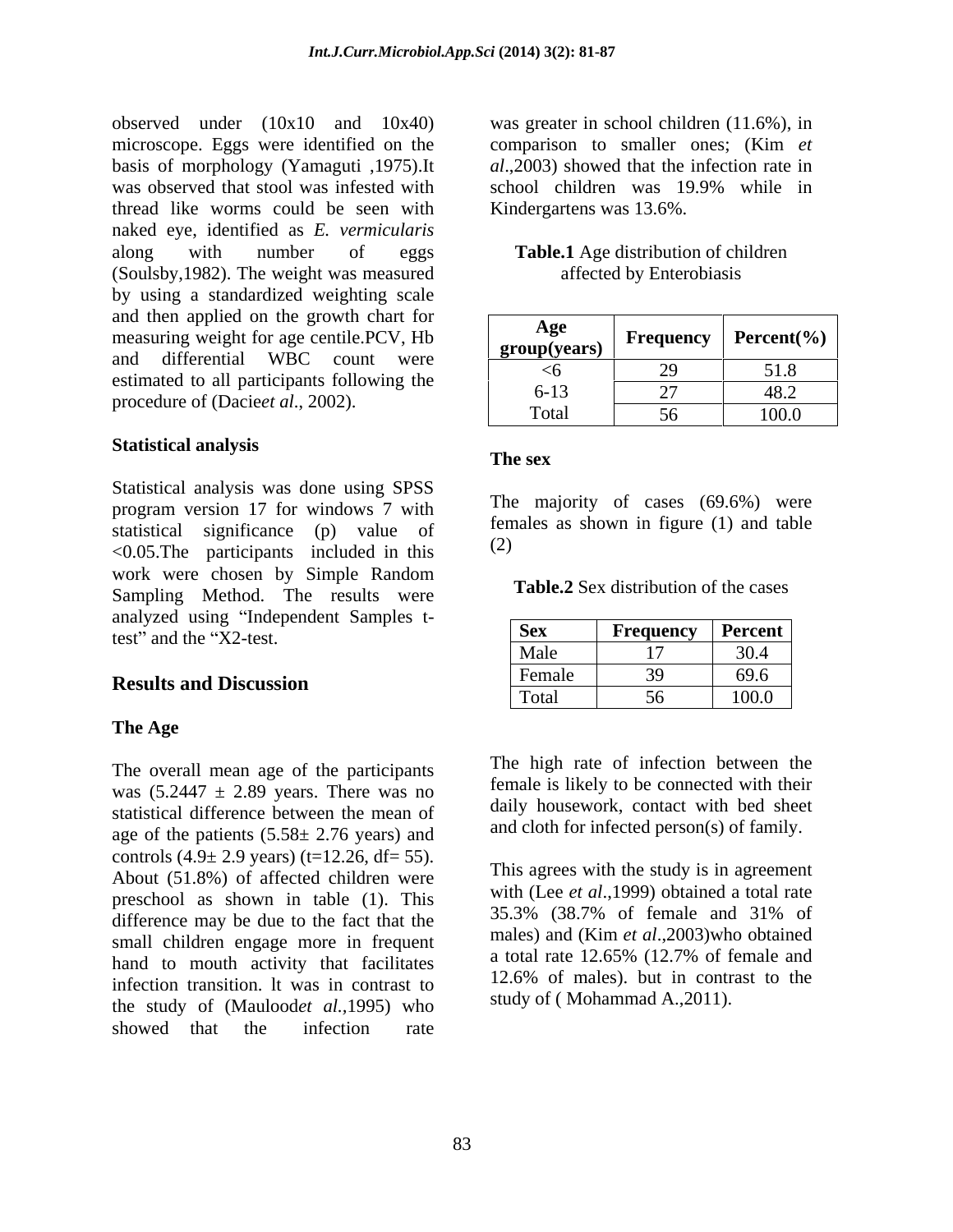

**Figure.1** Sex distribution of cases and controls

**Figure.2** Distribution of cases and controls on growth chart



**Figure.3** Difference in means of PCV of cases &Control

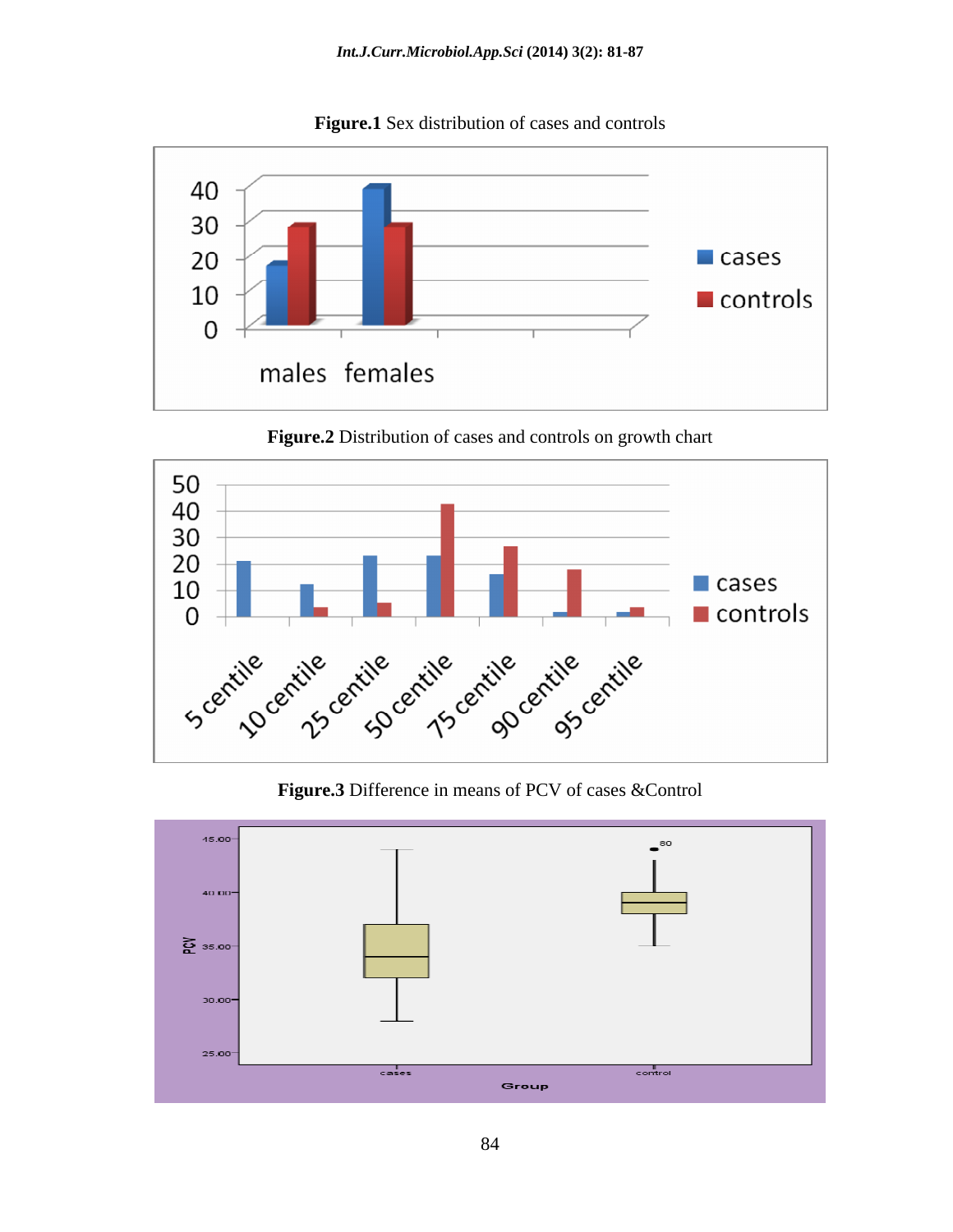There was a significant difference in the controls ( $p<0.001$ ); more than 80% of the and hemoglobin deficiency. cases were below 50 centile on the growth

This result was in agreement with the infestation and lowered hematocrit study of (Kadhim, 2007)who found a *al*.,2010)who stated that weight for age infected group (t: 9.07 p<0.05, t:10.95 p<0.05 respectively).

The study also shows a significant effect

parasite on the integrity of the gut due to to malabsorption, decreased appetite, infections is predominantly Th2,

# **controls**

# **Packed Cell Volume and Hemoglobin**

There was a significant decreasing in the Journal of Microbiology Research Vol. mean of PCV of the cases  $48$ , pp. 634-639, 18 April, 2010. (34.35±3.62)when compared with control Avolio L, Avoltini V, Ceffa F, Bragheri R. group  $(39.41 \pm 2.17)(p<0.001)$ , also the Perianal granuloma caused by mean of Hb for cases (11.08±1.21) was Enterobiusvermicularis: report of a significantly decreased when compared new observation and review of the with that of the controls  $(12.83\pm0.74)$  as shown in figure (3). Hemoglobin 1056. [PubMed] concentration was affected by enterobiasis, Bahader SM, Ali GS, Shaalan AH, Khalil this result was in agreement with studies in

**The weight for age Conserverse Example 2007**, **Conserverse Example 2007**), **Conserverse Example 2007**), **Conserverse Example 2007**), **Conserverse Example 2007** growth parameters between the cases and significant relation between enterobiasis Diyala (Kadhim, 2007), Kalar (Mohammad and Omer, 2011) and in Erbil (Hama, 2007) who found there was a and hemoglobin deficiency.

chart as shown in figure (2). Also the study shows a significant significant relation between enterobiasis deficiency in the lumen of the gut and and both weight and height deficiency of impaired the synthesis of hemoglobin and children, and study of (Ali Çeliksöz*et*  subsequently the synthesis of red blood and height for age were found to be lower parasites produced hemolysin that could in the infected children than the non consume the RBCs and lead to anemia and relationship between increased duration of infestation and lowered hematocrit (p<0.001).This result may be due iron cells. It had been found that the adult reduced levels of hemoglobin and PCV.

## **Differential White Blood Cell Count**

of increased duration of disease on weight The study reveals a significant correlation for age parameter (p<0.05).  $\qquad \qquad$  in the white blood cells count and presence This may be due to the effect of the children have eosinophilia, this is the irritation of the mucosal lining leading immuneresponse to parasitic worm dyspepsia, abdominal discomfort (Nicki *et*  consistent with the presence of IL-5, *al*., 2010) important in promoting recruitment of **Hematological indices of cases and**  elimination of parasites. (Levinson, 2010). of enterobiasis, 45 (80%) of the affected associated with parasitic infection .The infections is predominantly Th2, eosinophils that play a key role in the

# **References**

- **Concentration** AliÇeliksöz*et al*., Effects of Enterobiasis on primary school children. African 4 8, pp. 634-639, 18 April, 2010.
	- Perianal granuloma caused by new observation and review of the literature. J Pediatr. 1998;132: 1055- 1056. [PubMed]
	- HM, Khalil NM. Effects of Enterobius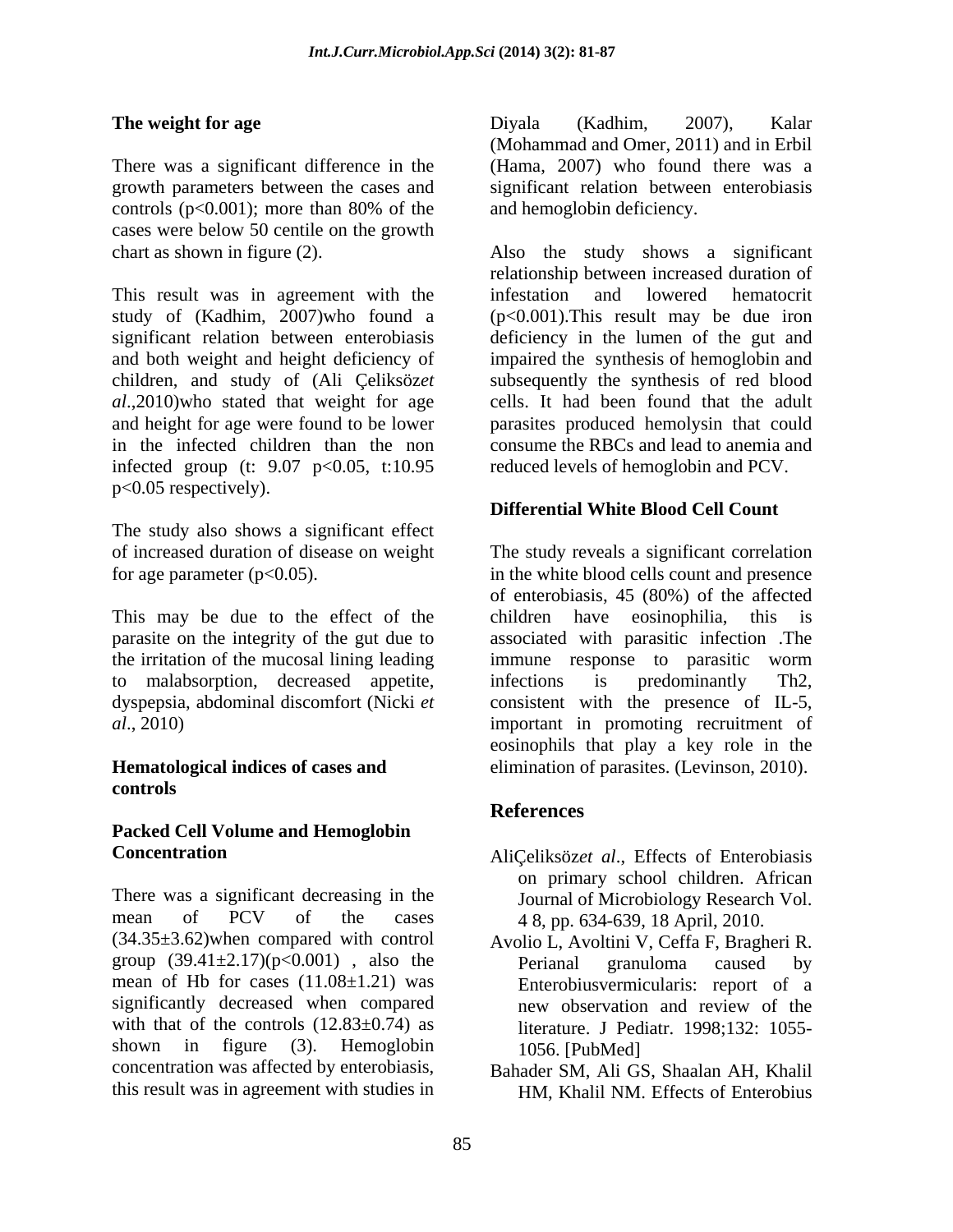vermicularis infection on intelligence K.2006.Egg positive rate of quotient IQ and anthropometric measurements of Egyptian rural children.J Egypt SocParasitol.1995; ChungcheongbukKorea.Korean .J. 25: 183-194. Parasit, 443, 247-249

- Enterobiasis.Intest .J .Derm. 44:837-
- Dacie and Lewis, S.M. Lewis ,B.J. Bain, I.
- Diaz, E; Mondragon ,J; Ramirerz, E. and Bernal, R2003. Epidemiology and 411:75-77. Hyg. 68 4: 384-385 .children in
- 
- Grencis RK, Cooper ES.Enterobius, ancylostomacaninum. GastroenterolCli
- Gülnaz Ç and Nizami D. The relationship
- HamaA.A .Intestinal parasites in relation P76. Journ al 2011; 172: 67-77. vention<br>16 inferion or inelligence K. TolonEgg positive rate of the same spaces<br>orient in the mathematic method of the same space of the same space of the<br>16 in the same space of the same space of the same space of the sam
- Kadhim J.O. Epidemiological study of Enterobiasis among pupils of some District/Diyala. M.Sc Thesis, College 21<sup>th</sup> edition.
- 

Enterobiusvermicularis among preschool children in Cheongju, ChungcheongbukKorea.Korean Parasit. 443. 247-249

- Burkhart, G. 2005. Assessment of the Katz, D. E. and Taylor, D. N.2001. frequency transmission and Parasitic infection of the gastro genitourinary complication of intestinal tract.Gastro.Clin Am. 30 :795-815.
	- 840. Kim B.J, Lee B.Y, Chung H.K, L Y S, Lee Bates. Practical haematology ninth positive rate of Enterobiusvermicularis edition , 2002. of primary school children in Geoge K.H, Chung H.J and Ock M.S. Egg Island. Korean J Parasitol, 2003, 411:75-77.
- control of intestinal parasites with Lee D.S, Chung B.H, Lee N.S, Nam H.W nitazoxanide in Am.J. Trop. Med. mexico. near Ulaanbaatar, Mongolia. Korean J Finn L. Threadworm Parasitol., 1999, 373:145-147. Lee D.S, Chung B.H, Lee N.S, Nam H.W and Kim J.H .A survey of helminthic infection in the resident of rural areas Parasitol., 1999, 373:145-147.
	- infections. Community Nurse. 1996. 2: Levinson,W.2010.Review of medical; 39.  $\blacksquare$  microbiology and immunology,  $11^{\text{th}}$ the contract of the contract of the contract of the contract of the contract of the contract of the contract of the contract of the contract of the contract of the contract of the contract of the contract of the contract o Edition.
	- trichuris, capillaria, and hookworm Lohiya, G. S; Figueroa, L. T; Crinella, F. including M. and Lohiya.S.2000. Epidemiology n North Am. 1996; 25: 579-597. and control of Enterobiasis in a development Center. West .J .Med.1725:305-308.
	- between Enterobiusvermicularis Maulood N.A, Hilal M.A and Amir A.Y. infection and nocturnal enuresis, Prevalence of intestinal parasites Turkey.Eur J Gen Med., 2006, 31:16- 20. **20. Example 20. CONSERVING 20. CONSERVING 20. CONSERVING 20. CONSERVING 20. CONSERVING 20. CONSERVING 20. CONSERVING 20. CONSERVING 20. CONSERVING 20. CONSERVING 20. CONSERVING 20. CONSERVING** among people of Diyala province.IbnHaitham J Science, 1995, 92:1-18.
	- to malnutrition among primary school Mohammad A.K, and Omer M.A, children in Erbil province with Prevalence of enterobiasis evaluation of some anti-parasitic Enterobiusvermicularis and its Impact drugs.M.Sc Thesis, College of Science.Salahadin Univ. Erbil., 2007, Town/Sulaimania- Iraq .Tikrit Medical Mohammad A.K, and Omer M.A, Prevalence of enterobiasis on Children in Kalar
	- primary school of Baquba principles and practice of medicine Nicki R. Colledge ; Brian R. Walker, and Stuart H. Ralston 2010. Davidson's  $\mathbf{s}$  $21<sup>th</sup>$  edition.
	- of Education.Diyalauniv., 2007, P81.In Saiman, L; Aaronson, J; Gomez-duarte, C; Arabic. Gabrie P.S; Alonso, m; Maloney, S. and Schutte, J. 2001.Prevalence of